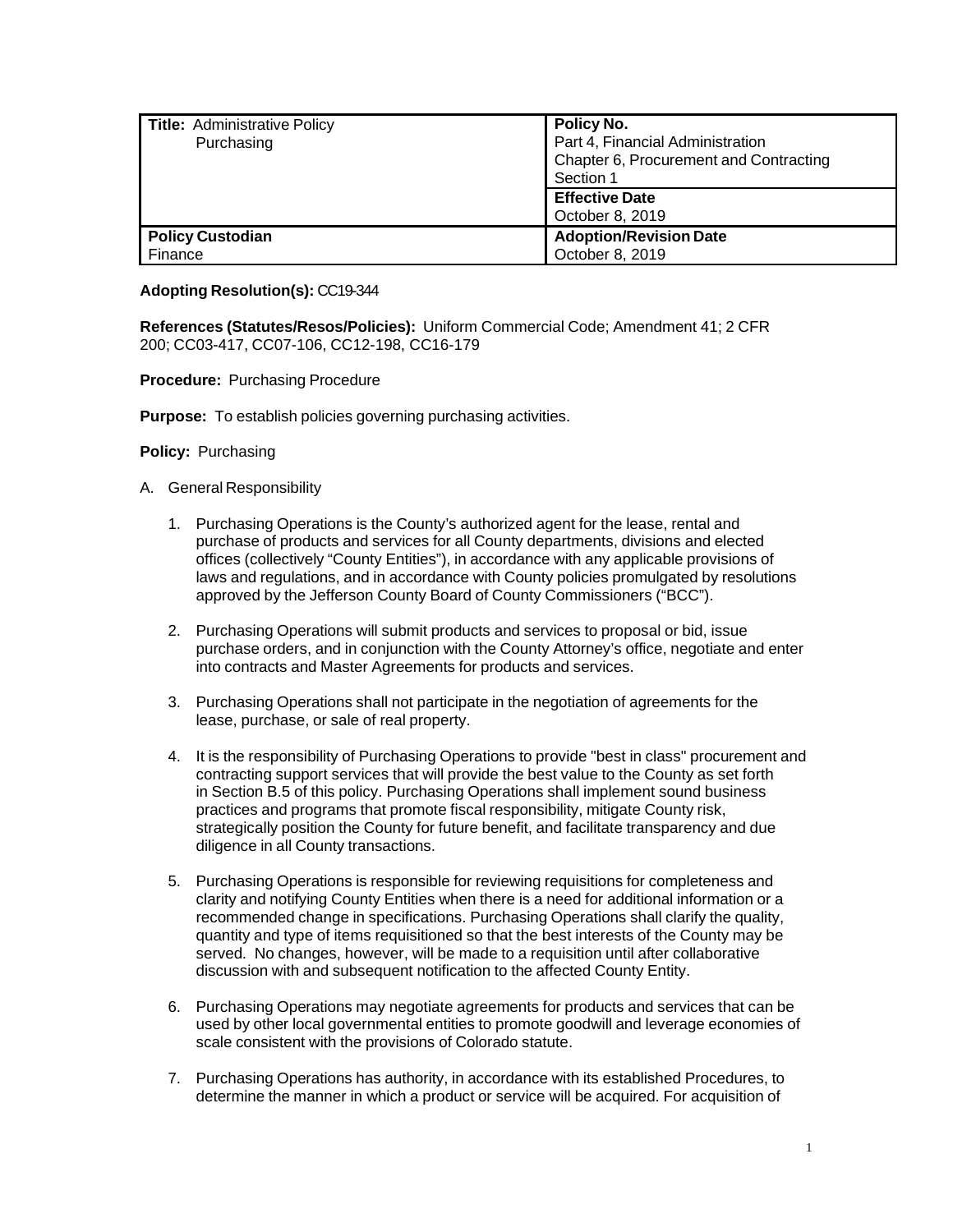products or services under a Federal or State grant, the cost plus a percentage of cost and percentage of construction cost methods of contracting shall not be used.

- B. Procurement & Contracting Procedures
	- 1. Procedures that will support these policies are set forth under separate cover ("Procedures"). These Procedures shall apply to all County Entities and will incorporate the requirements of applicable state statutes and federal laws that may govern certain County transactions.
	- 2. Procedures will be established collaboratively with other County Entities as appropriate in an effort to ensure efficient and effective operations.
	- 3. All Procedures shall be established in accordance with sound business practices, principles, and any applicable provisions of laws and regulations. The County Attorney's office shall review procedures to ensure consistency with Policy and any applicable state statutes and federal laws that may govern certain County transactions.
	- 4. Laws and regulations applicable to the procurement process will be referenced in the Procedures.
	- 5. Products and services subject to competitive procurement shall be awarded to the supplier that can provide the "Best Value**"** for the County. Best Value will be determined based upon clearly stated evaluation criteria set forth in the competitive document, unless otherwise required by applicable laws and regulations. For purposes of this policy, best value shall be defined as: the lowest overall cost to the County after taking into consideration actual costs, tangible and intangible benefits and or metrics, cost savings, cost avoidance, or opportunity cost. All business awarded in this manner must have detailed documentation as set forth in the Procedures supporting the best value selection.
- C. Special Review and Approval Requirements

In addition to the approval requirements set forth in the Procedures for County acquisitions, the following items shall require special review and approval prior to acquisition:

| <b>Acquisition</b>                   | <b>Reviewing Authority</b>                            |
|--------------------------------------|-------------------------------------------------------|
| <b>Certificates of Participation</b> | <b>County Manager</b>                                 |
| expenditures (fund 130)              |                                                       |
| All Capital Improvement Projects     | Director of Strategy, Planning and Analysis           |
| County Vehicles, excluding Sheriff   | Director of Fleet Services                            |
| Computer hardware and software       | Chief Information Officer or Deputy Chief Information |
| products & services                  | Officer                                               |
| <b>Telecommunications Equipment</b>  | Chief Information Officer or Deputy Chief Information |
| Products & services                  | Officer                                               |
| Microfilming and computer microfilm  | Archives and Records Management Supervisor            |
| services                             |                                                       |
| Radio Equipment                      | Radio Maintenance Supervisor                          |
| <b>Surplus Property Disposal</b>     | Division/Office Director and Director of Strategy,    |
| (other than PC equipment)            | Innovation and Finance                                |
| <b>Surplus PC Equipment</b>          | Chief Information Officer or Deputy Chief Information |
|                                      | Officer                                               |
| <b>Electrical Equipment</b>          | Director of Facilities Management                     |
| (with special voltage requirements)  |                                                       |
| Hazardous Material Disposal          | <b>Critical Incident Response Section (Sheriff)</b>   |
|                                      | Jefferson County Public Health Department             |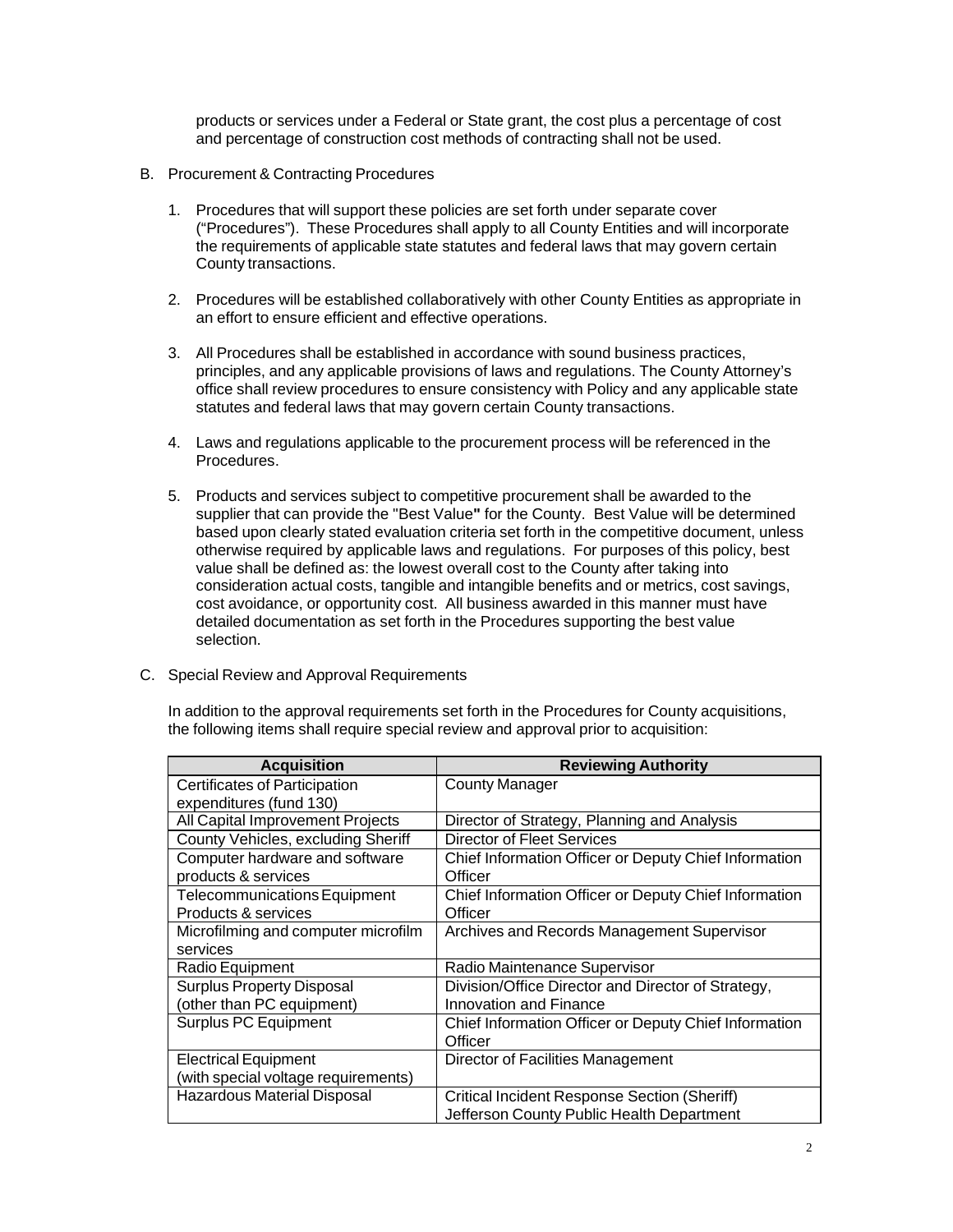- D. Approval Authority
	- 1. The BCC delegates authority to the Purchasing Operations Manager to sign any contract or contract amendment (which include purchase orders and purchase order modifications) processed through Purchasing Operations in accordance with this Purchasing Policy and the Purchasing Procedures.
	- 2. Contracts and contract amendments signed by the Purchasing Operations Manager shall require the following additional approvals:

| <b>Contract Value</b> | <b>Additional Approval</b>           |
|-----------------------|--------------------------------------|
| All contracts         | <b>Division Director</b>             |
| $\geq$ \$100,000      | Department Director                  |
| $\geq$ \$250,000      | <b>County Manager</b>                |
| $\geq$ \$500,000      | <b>Board of County Commissioners</b> |

3. The BCC delegates authority to the County Manager and any authorized County Representative identified in any contract to sign change orders, as authorized by the contract, in accordance with the following limits:

| Original<br><b>Contract Value</b> | <b>Authorized Signatory</b>      | Limit (as percentage of<br>original contract value) |
|-----------------------------------|----------------------------------|-----------------------------------------------------|
| $\leq$ \$500,000                  | <b>Authorized Representative</b> | 10%                                                 |
| > \$500,000                       |                                  | 5%                                                  |
| All contracts                     | <b>County Manager</b>            | 20%                                                 |

4. Please see the Contract and Delegation of Authority Policy for additional delegation information, limitations and requirements.

## E. Supplier Relations

1. Market Competition

Purchasing Operations shall encourage and provide equitable opportunities among qualified suppliers for fair and equal competition through the implementation of its Procedures. Such competition shall support the strategic initiatives of the County and establish mutually beneficial relationships between the County and its suppliers.

- 2. Strategic Supplier Relationships
	- a. For purposes of this policy, strategic supplier relationships are defined as long term commitments characterized by information sharing, cooperative continuous improvement efforts, and sharing of risks and rewards. Under the direction of the Purchasing Operations Manager, the selection of a strategic supplier is a collaborative effort with primary stakeholders and is based upon a critical and thorough analysis of the County's long term needs as they relate to the product and/or service, a thorough market analysis, objective evaluation of all critical requirements, and other vigorous due diligence procedures as set forth procedurally.
	- b. Strategic supplier relationships must provide 'Best Value' as defined in Section B.5 of this Policy.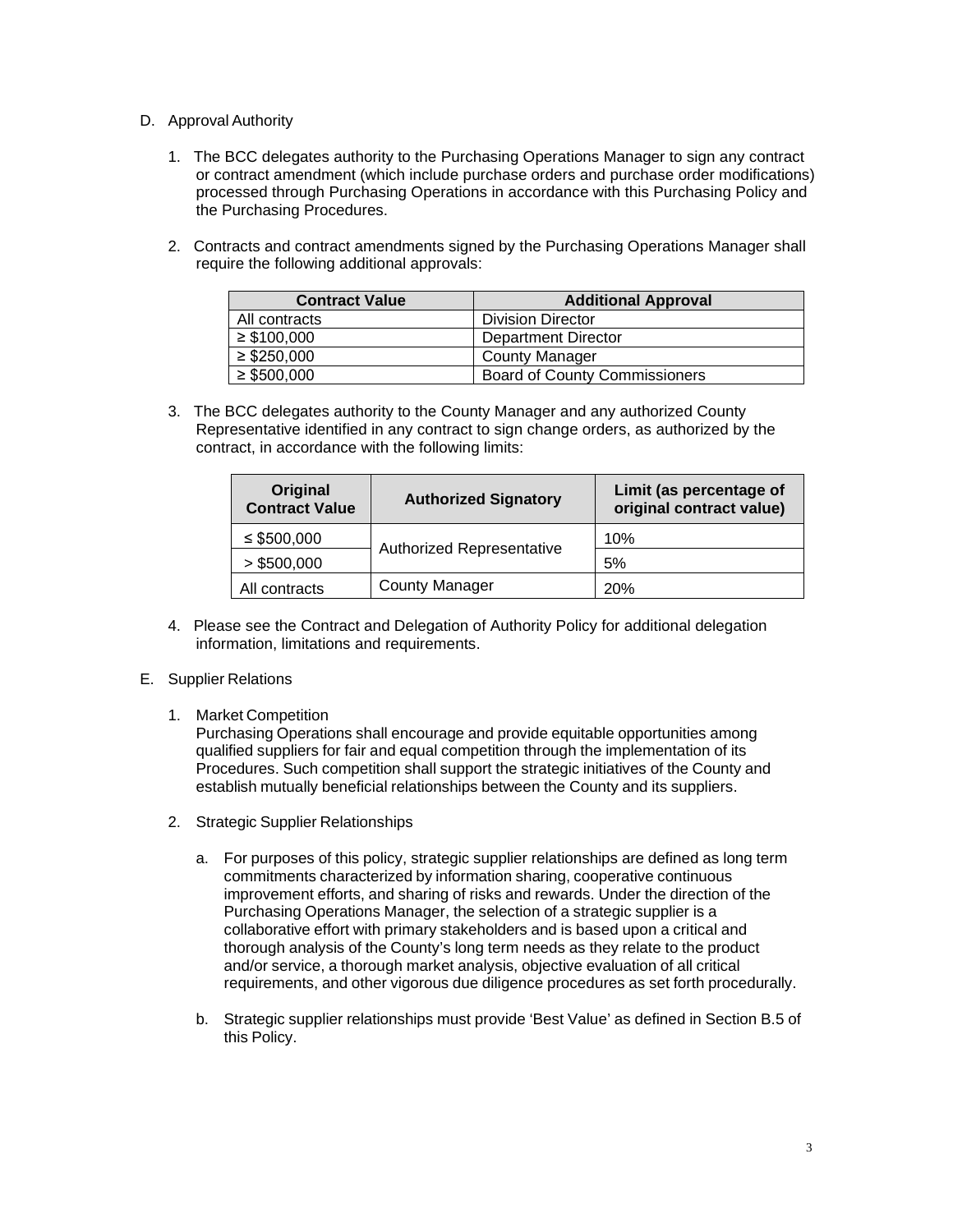3. Preferences

No provision is made in this policy for set-asides for minority or women owned businesses, nor for dollar percentage or other types of preferential considerations for local vendors and contractors, except as directed by federal or state laws or regulations, statute, or by the funding entity consistent with those laws.

- 4. Supplier Grievances
	- a. The aggrieved party bears the burden of complying with all applicable Procedures, which are available upon request, when filing a protest.
	- b. All protests must be sent to the Director of Strategy, Innovation and Finance and will be addressed in accordance with the Procedures. The determination and resolution of the protest, as set forth in the Procedures, shall be considered final.
- F. Negotiations and Good Faith Requirement
	- 1. All parties involved in the negotiation, performance or administration of County procurement actions shall perform these activities in good faith. New or additional information, that in the opinion of the Purchasing Operations Manager might affect the award, may be considered as part of the negotiations with the selected supplier.
	- 2. Purchasing Operations and/or the County Attorney's office in conjunction with the County Entity are authorized to facilitate negotiations concerning general business and legal terms and conditions of the transaction.
- G. Use of County-Wide Programs
	- 1. Purchasing Operations, for the benefit of the County, may establish programs and agreements for similar products and services that are utilized by multiple County Entities**.** Entities under the direction of the County Manager shall participate in these programs and agreements for their similar needs to ensure the best use of the taxpayers' money subject to G.2.below. Elected Officials' offices are strongly encouraged to participate in these programs and agreements.
	- 2. Acquisitions for similar products and services outside of County programs and agreements must have appropriate justification and documentation as set forth in the Procedures and must be approved by the Purchasing Operations Manager.
	- 3. Procurement Card ("P Card" or "Pro Card") Purchasing Operations shall administer and manage the program as set forth in Procurement Card Policies and Procedures.
- H. Code of Ethics

Any person employed by Jefferson County who engages in purchasing activities for the County will abide by this code and will:

- 1. Avoid engaging in acts or actions that could be perceived as immoral, illegal or unethical behavior in relationships, actions, and communications.
- 2. Conduct all purchasing activities in accordance with governing laws and regulations and in keeping with sound business ethics, professional courtesy, and competence.
- 3. Demonstrate loyalty to the County by diligently adhering to County policies and procedures.
- 4. Adhere to the authority granted them by the County.